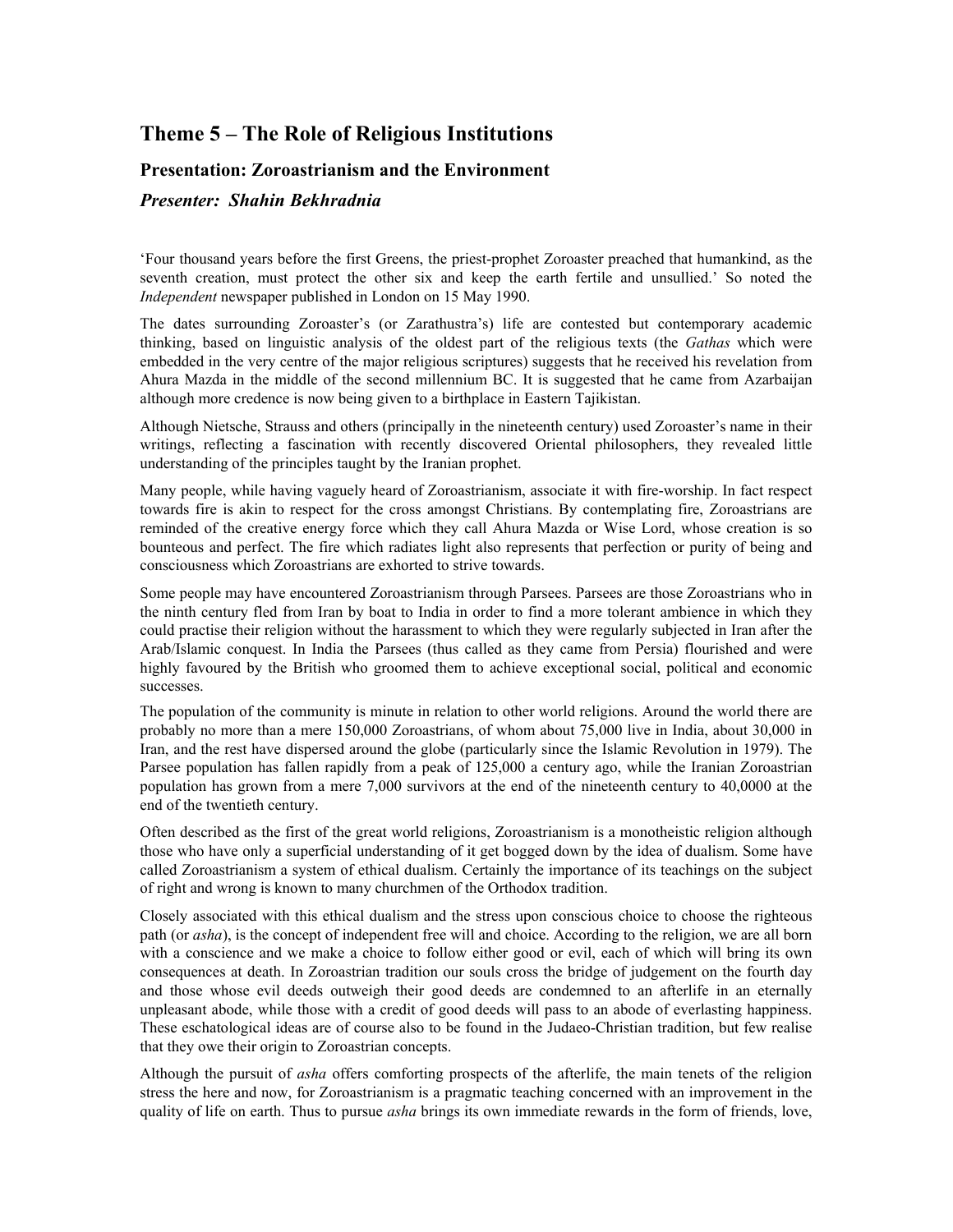food, security, health and harmony. The psychological benefit from an easy conscience at peace with itself is something to be desired and which can be achieved by all who strive towards it.

To understand what *asha* is, Zoroastrians are taught to contemplate or meditate upon nature, to observe its beauty, the order and regularity of the natural cycles, and the harmony and interdependence of its manifestations. Through such meditation one will arrive at an awareness of God's presence and in a peaceful and balanced state of mind one's thinking will be clear and the choices to be made will be apparent. Meditation does not necessarily have to be achieved through a state of inactivity; indeed Zoroastrians are exhorted to work hard and exert themselves physically on the land since a healthy body will aid balanced thinking.

We are taught that *asha* is practised by maintaining moral purity of thought and word as well as through some of the deeds discussed above - hence the Zoroastrian motto: 'good thoughts, good words and good deeds'. This translates into telling the truth and being honest in all dealings and transactions with others. While this may appear to be an essential aspiration of all religions, it is interesting that non-Zoroastrian writers, from Herodotus to French and British travellers in Iran and India from the early seventeenth to the late nineteenth centuries, make specific mention of the high degree of probity and integrity they encountered among Zoroastrians.

*Asha,* which means purity, may be pursued at many different levels. On a physical level, we may strive to be pure or clean in the surroundings of the house and home, in our clothing, and in our body. The air we breathe, the water we drink and the land we cultivate have to be kept pure and clean in the pursuit of *asha*. It is taught that if we act as responsible stewards of the natural elements, we will reap the rewards of plentiful food, absence of illness and pleasant surroundings. The neglect of the environment will amount to turning our back on the pursuit of *asha*, resulting in a capitulation to the forces of darkness and evil in contrast to light and goodness/virtue.

In practical terms, Zoroastrians plant a tree to celebrate the birth of a new family member and do not place the dead in the ground - this would be seen as polluting the nourishing earth. Zoroastrians regard it as a sin to wash in running water, but instead draw the water off to perform ablutions and clothes washing. Their ability to harness water to irrigate the earth goes back to ancient times when the famous underground water channels, *qanats,* were constructed to avoid evaporation and contamination and to bring fresh water to settlements. The wedding liturgy specifically reminds newly weds that they carry a duty to maintain the purity of running water and to bring under cultivation any abandoned land, while if there is marsh land nearby they should drain it and make it salubrious.

Because of their understanding of the relationship of human kind with earth and water, Zoroastrians became renowned gardeners and farmers, the famous gardens of Darius at Pasargardae being the best example of such skills in antiquity. In more recent times both the Safavid and Qajar kings in the sixteenth and nineteenth centuries respectively created new capitals first in Isfahan and then in Tehran. To provide gardens fit for a king, both dynasties employed Zoroastrian gardeners to create them.

The result of successful husbandry, which includes the care and protection of animals, is a surplus of food produce. As another dimension of *asha,* Zoroastrians are expected to share the benefit of their success and prosperity within the community. Hence great importance is attached to charitable acts which may take the form of communal feasts, foundation and endowments of schools, orphanages and hospitals and other beneficial deeds.

The significance of the natural world pervades all aspects of Zoroastrian culture, so that all rituals and practices reflect this. For example each of the twelve months of the year carries the name of one of God's creations such as the earth, the water, the sun, the wind, the animals, and the plants and each of the thirty days within each month also carry the names of one aspect of God's creation. When the name of the month and the name of the day coincide, it is considered a holy day and feasting and prayers take place. On four days each month there are meat fasting days, *nabor* (lit: no cutting), which are particularly associated with animals.

Nowruz, the Iranian national New Year on the first day of spring is celebrated by all people of Zoroastrian origin, in Kurdistan, Afghanistan, Tajikistan and in Iran. Significantly it is the only Zoroastrian festival to